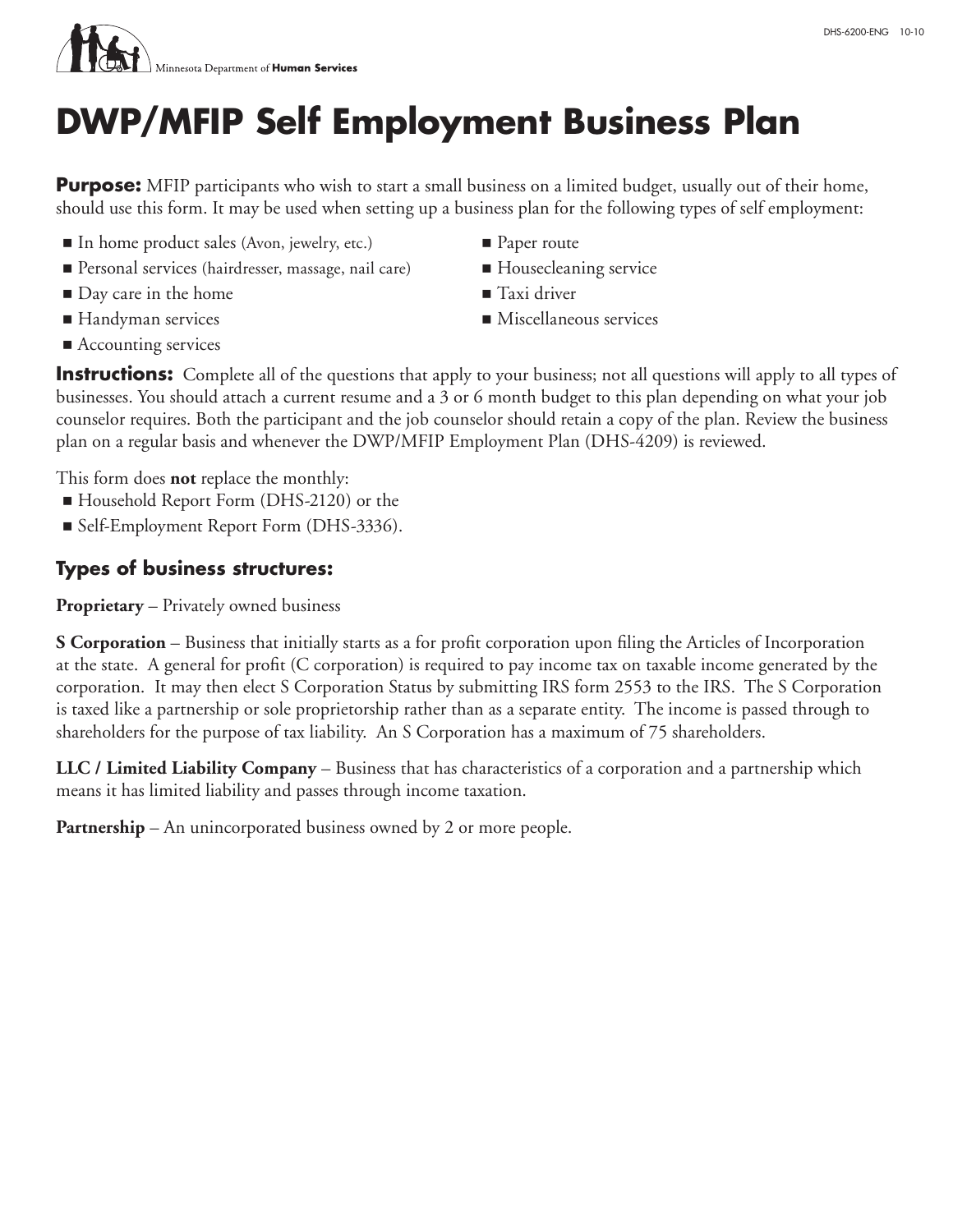Attention. If you want free help translating this information, ask your worker or call the number below for your language.

> ملاحظة: إذا أردت مساعدة مجانية في ترجمة هذه المعلومات، فاسأل مساعدك في مكتب الخدمة الاجتماعية أو اتصل على الرقم .1-800-358-0377

កំណត់សំគាល់ បើអកចង់បានជំនួយបកប្រែពត៌មាននេះដោយមិនគិតថៃ សមសរអកកាន់សំណំរើ]ងរបស់អក បូ ទរស័ពទៅលេខ 1-888-468-3787 ។

Pažnja. Ako vam je potrebna besplatna pomoć za prevod ove informacije, pitajte vašeg radnika ili nazovite 1-888-234-3785.

Ceeb toom. Yog koj xav tau kev pab txhais cov xov no rau koj dawb, nug koj tus neeg lis dej num (worker) lossis hu 1-888-486-8377.

ໄປຼດຊາບ. ຖາຫາກທ່ານຕອງການການຊ່ວຍເຫຼືອໃນການແປຂໍຄວາມດັ່ງກ່າວນີ້ຟຣີ, ຈົ່ງຖາມນຳພນັກງານຊ່ວຍວຸງກ ຂອງທ່ ານຫຼືໂທຣ໌ ຫາຕາມເລກໂທຣ໌1-888-487-8251.

Hubaddhu. Yoo akka odeeffannoon kun sii hiikamu gargaarsa tolaa feeta ta'e, hojjataa kee gaafaddhu ykn lakkoofsa kana bilbili 1-888-234-3798.

Внимание: если вам нужна бесплатная помощь в переводе этой информации, обратитесь к своему социальному работнику или позвоните по следующему телефону: 1-888-562-5877.

Ogow. Haddii aad dooneyso in lagaa kaalmeeyo tarjamadda macluumaadkani oo lacag la'aan ah, weydii hawlwadeenkaaga ama wac lambarkan 1-888-547-8829.

Atención. Si desea recibir asistencia gratuita para traducir esta información, consulte a su trabajador o llame al 1-888-428-3438.

Chú Ý. Nếu quý vị cần dịch thông tin nầy miễn phí, xin gọi nhân-viên xã-hội của quý vị hoặc gọi số 1-888-554-8759.

ADA5 (5-09)

LB2-0001 (10-09)

LB2-0001 (10-09)

This information is available in alternative formats to individuals with disabilities by calling your county worker. TTY users can call through Minnesota Relay at (800) 627‑3529. For Speech-to-Speech, call (877) 627‑3848. For additional assistance with legal rights and protections for equal access to human services programs, contact your agency's ADA coordinator.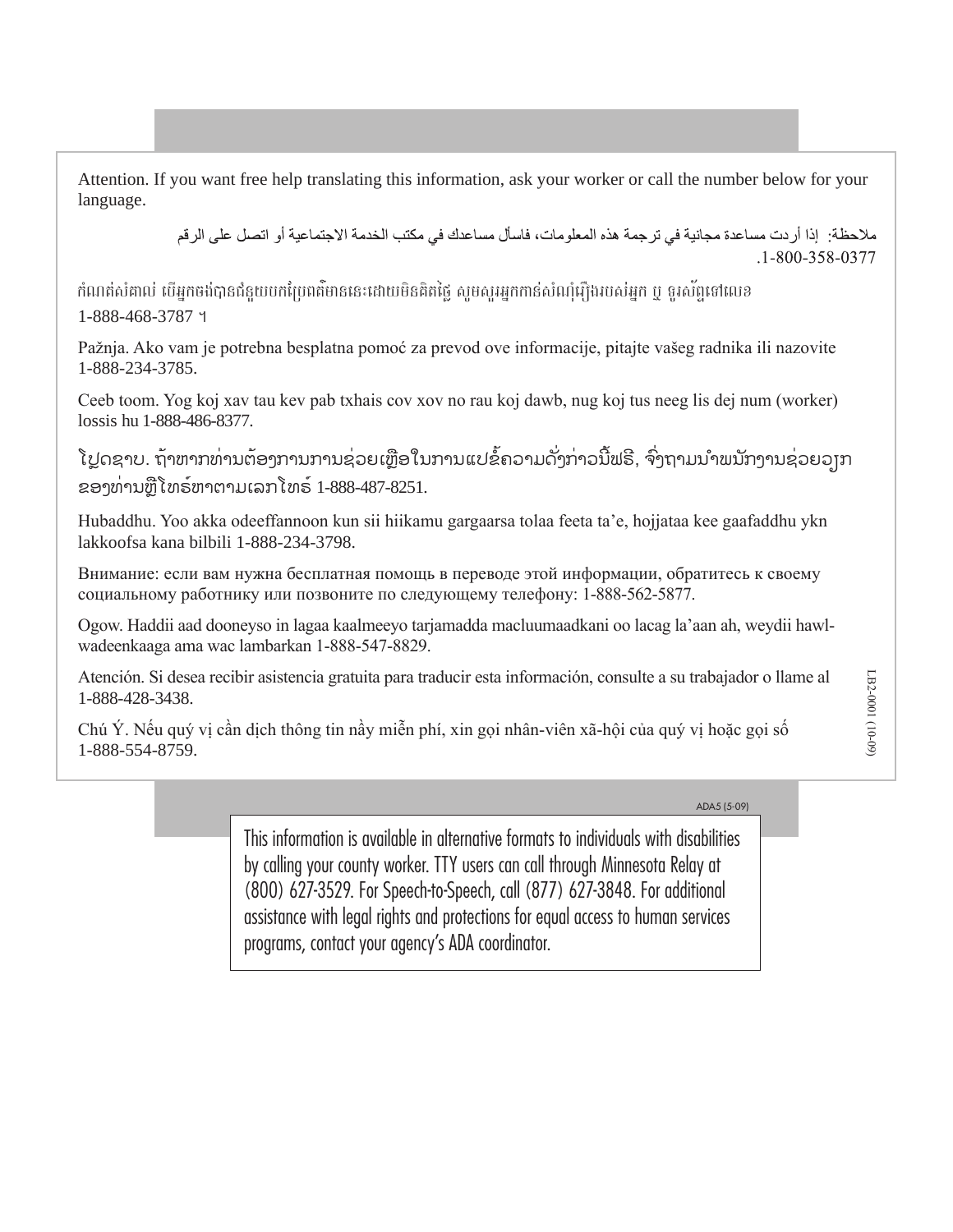

## **MFIP/DWP Self Employment Business Plan**

| PARTICIPANT NAME                                                                                                                                                               |             | <b>DATE</b>                   |                  |  |
|--------------------------------------------------------------------------------------------------------------------------------------------------------------------------------|-------------|-------------------------------|------------------|--|
| <b>NAME OF BUSINESS</b>                                                                                                                                                        |             | <b>BEGIN DATE OF BUSINESS</b> |                  |  |
| TYPE OF BUSINESS (house cleaning service etc.)                                                                                                                                 |             |                               |                  |  |
| LOCATION OF BUSINESS                                                                                                                                                           | <b>CITY</b> |                               | <b>ZIP CODE</b>  |  |
| $\Box$ Yes<br>$\Box$ No<br>Will you hire other employees?                                                                                                                      | How many?   |                               |                  |  |
| Is a license or permit required for this type of business?                                                                                                                     |             |                               | Yes<br>$\Box$ No |  |
| IF YES, WHAT TYPE OF LICENSE OR PERMIT IS NEEDED                                                                                                                               |             |                               |                  |  |
| If a license or permit is required, have you completed all the necessary paperwork and<br>activities required in order to get your license or permit?<br>Yes<br>N <sub>o</sub> |             |                               |                  |  |
| What do you need to do to get your license or permit to begin your business?<br>(For example: take classes or take a test for a special type of drivers license)               |             |                               |                  |  |
| EXPLAIN:                                                                                                                                                                       |             |                               |                  |  |
| Why do you want to start this business                                                                                                                                         |             |                               |                  |  |
| EXPLAIN:                                                                                                                                                                       |             |                               |                  |  |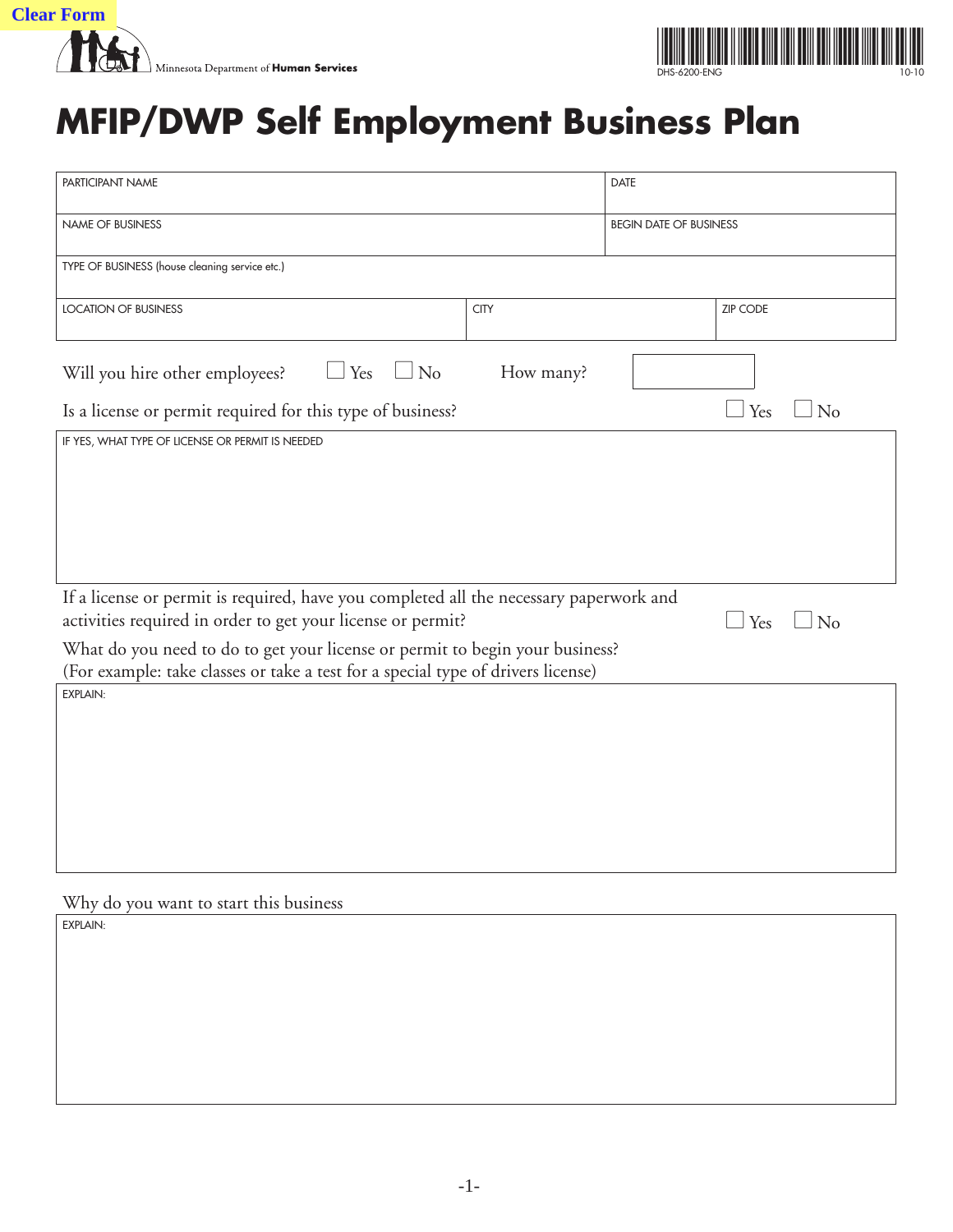Who will your customers be?

DESCRIBE

DESCRIBE

How will you get customers?

DESCRIBE

How will you advertise your business?

DESCRIBE

**DESCRIBE** 

What kinds of supplies do you need and how much will you need to invest in these supplies? This can include tools, uniforms and inventory. (Attach additional paper if needed.)

| <b>Items</b> | Qty | Cost |
|--------------|-----|------|
|              |     |      |
|              |     |      |
|              |     |      |
|              |     |      |

Will you need a loan to begin this business?  $\Box$  Yes  $\Box$  No

If yes, have you applied for a loan and how much will you borrow?

If you already have a loan, how much did you borrow and when did you get the loan?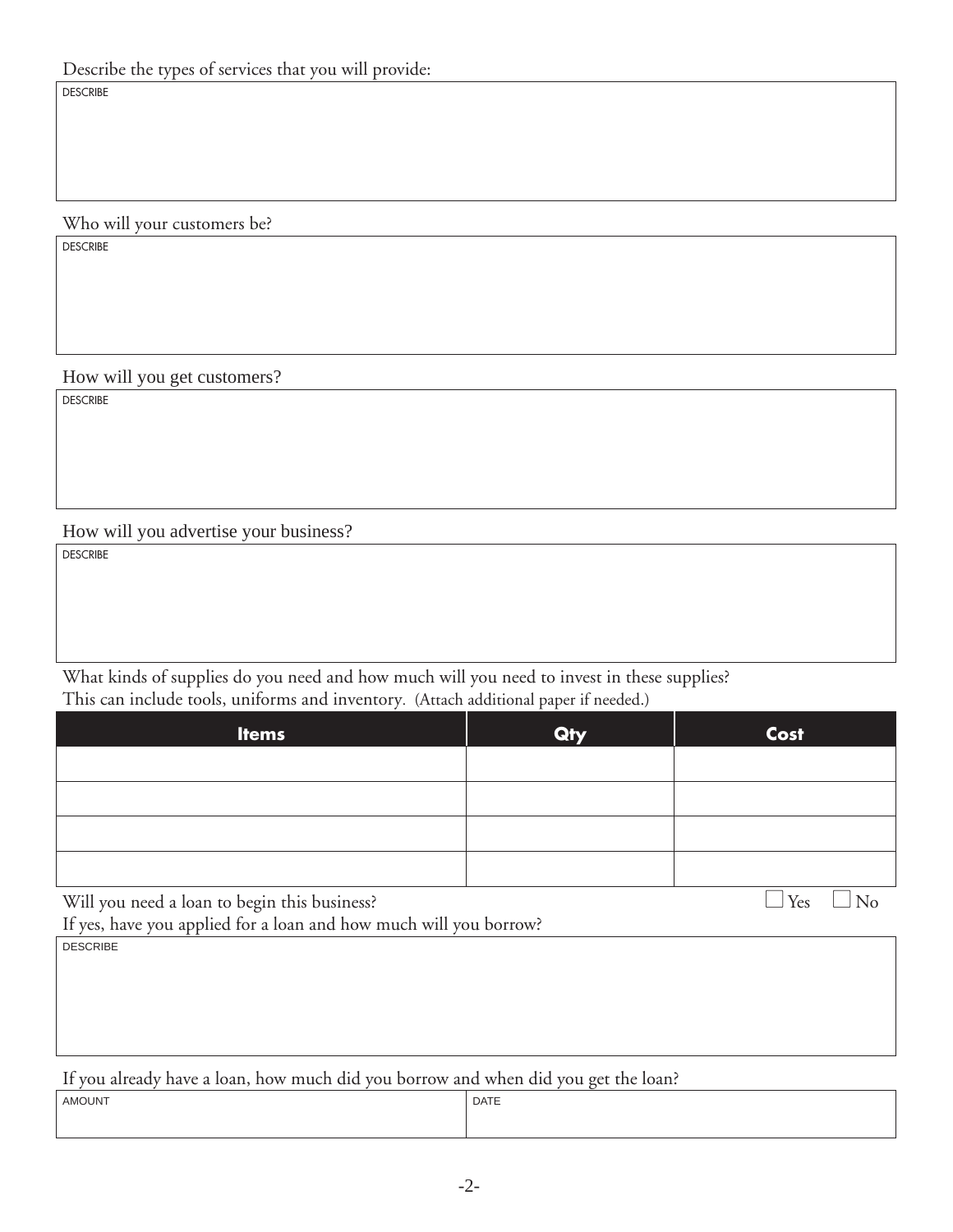**DESCRIBE** 

How will you determine the charges/fees for your services?

(For example, will you use an hourly rate or a profit margin based on wholesale price of the product.)

DESCRIBE

What will be your normal weekly work schedule?

(For example you will be open Monday through Friday from 8 to 5 pm. No weekend hours.)

**DESCRIBE** 

Will you need a vehicle, truck or van for your business? If so, what type?

TYPE

What kind of payment requirements will you have from your customers? (Credit card, charge account, cash, money orders)

Will you issue receipts?

EXPLAIN

What kind of payment arrangement will you have with vendors who provide your supplies or products to sell? (Example: 30 days credit or cash at time of purchase)

EXPLAIN

Are you prepared or trained on how to do the required accounting functions for your business?  $\Box$  Yes  $\Box$  No (i.e. Keep track of expenses, sales, purchases, inventory, taxes)

If not, will you hire someone to perform these functions?  $\Box$  Yes  $\Box$  No

If you hire someone, what will you pay them?

EXPLAIN

Do you have to purchase business and/or liability insurance for yourself and your employees?  $\Box$  Yes  $\Box$  No If so, how much and where will you get the insurance?

AMOUNT OF LIABILITY COVERAGE THIS URBIN AND LOST OF POLICY INSURANCE COMPANY COST OF POLICY COST OF POLICY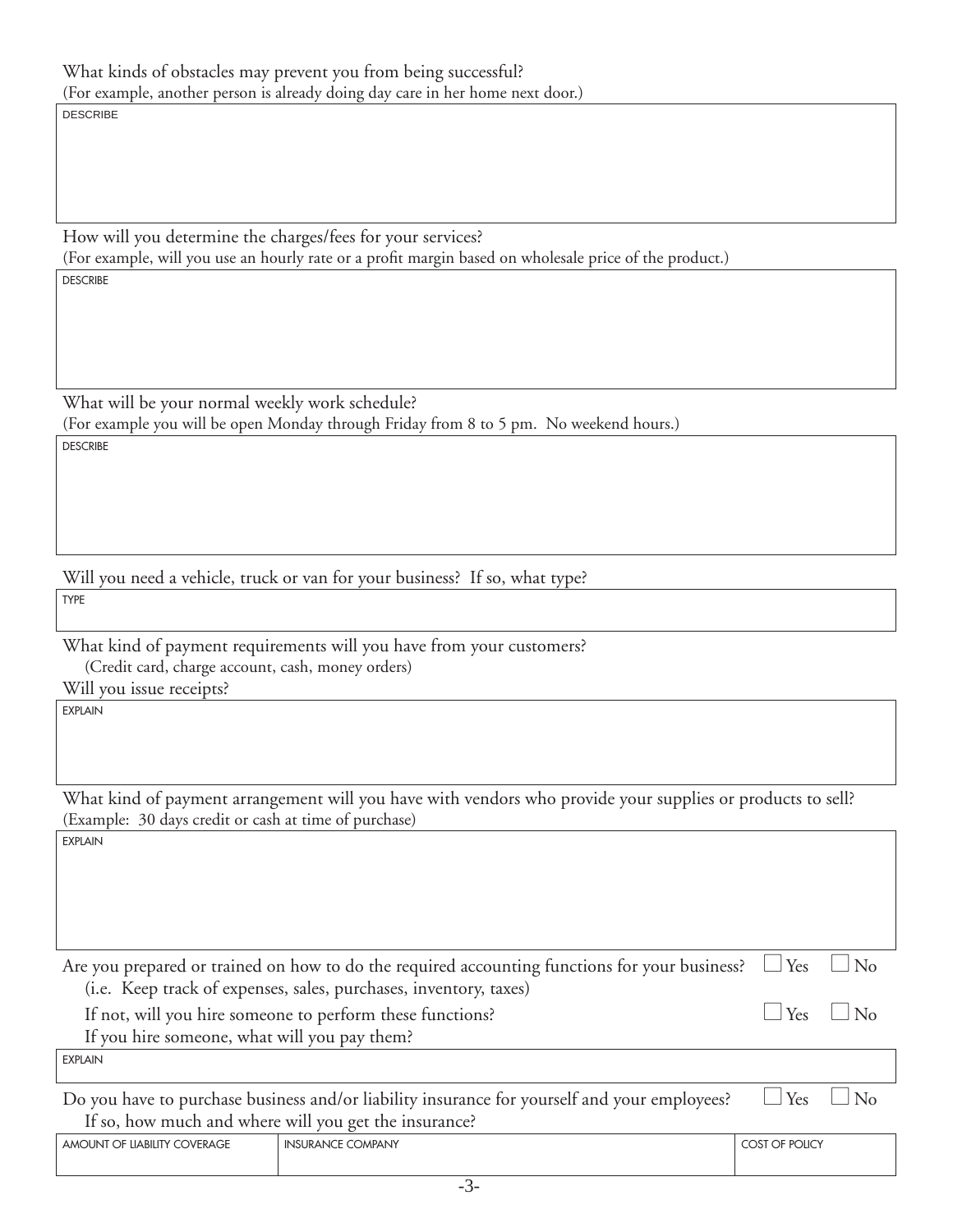DESCRIBE

How will you know if your business is successful?

DESCRIBE

## **Budget table**

This budget should reflect the anticipated budget for a period of three or six months and be revised when the DWP/MFIP employment plan is reviewed if needed. Complete the table below for a three month budget. For a six month budget, also complete the table on the next page for months 4 through 6.

| Line | Income/expenses                                     | 1 <sup>st</sup> month | $2nd$ month | 3 <sup>rd</sup> month | Qurterly<br>total |  |  |
|------|-----------------------------------------------------|-----------------------|-------------|-----------------------|-------------------|--|--|
|      | <b>Income</b>                                       |                       |             |                       |                   |  |  |
| 1.   | Total sales                                         |                       |             |                       |                   |  |  |
| 2.   | Cost of sales                                       |                       |             |                       |                   |  |  |
| 3.   | Gross profit (line 1 minus 2)                       |                       |             |                       |                   |  |  |
|      | <b>Operating expenses</b>                           |                       |             |                       |                   |  |  |
| 4.   | Salaries                                            |                       |             |                       |                   |  |  |
| 5.   | Payroll taxes                                       |                       |             |                       |                   |  |  |
| 6.   | Equipment rental                                    |                       |             |                       |                   |  |  |
| 7.   | Utilities                                           |                       |             |                       |                   |  |  |
| 8.   | Insurance                                           |                       |             |                       |                   |  |  |
| 9.   | Professional services<br>(lawyer, accountant, etc.) |                       |             |                       |                   |  |  |
| 10.  | Taxes/licenses                                      |                       |             |                       |                   |  |  |
| 11.  | Advertising                                         |                       |             |                       |                   |  |  |
| 12.  | Supplies (office)                                   |                       |             |                       |                   |  |  |
| 13.  | Supplies (business)                                 |                       |             |                       |                   |  |  |
| 14.  | Interest (loans, contracts)                         |                       |             |                       |                   |  |  |
| 15.  | Depreciation                                        |                       |             |                       |                   |  |  |
| 16.  | Travel (mileage and/or vehicle expenses)            |                       |             |                       |                   |  |  |
| 17.  | Dues/subscriptions                                  |                       |             |                       |                   |  |  |
| 18.  | Other                                               |                       |             |                       |                   |  |  |
| 19.  | <b>Total expenses</b><br>(add lines 4-18)           |                       |             |                       |                   |  |  |
| 20.  | Profit before taxes<br>(line 3 minus line 19)       |                       |             |                       |                   |  |  |